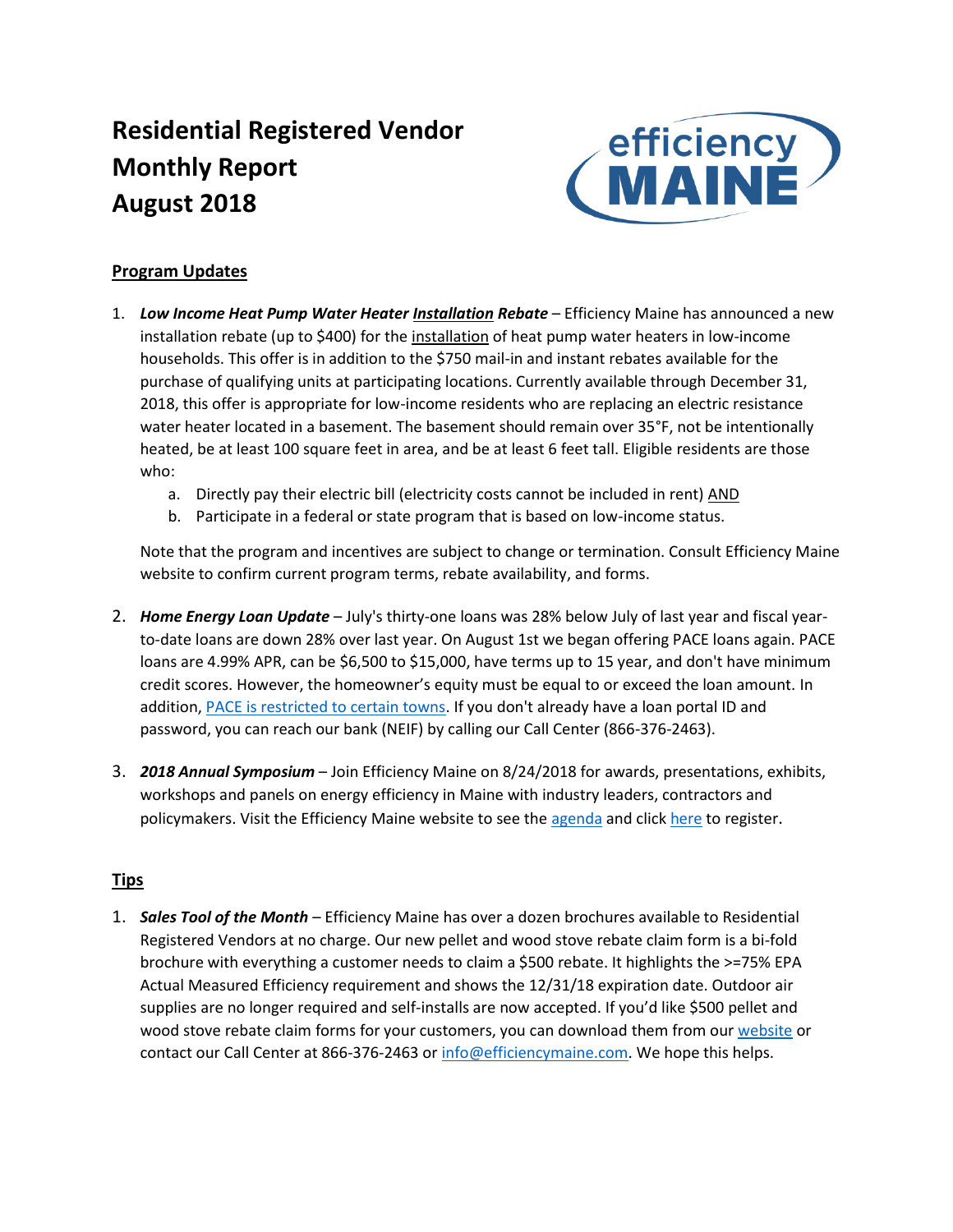2. *Tip from the Field* – Air leakage around a window often comes from the joint between the wall material and the trim board. Easy to caulk, but usually forgotten. The photo below show cold surface temperatrues around a window due to air leakage.



#### **Reminders**

- 4. *Updated Claim Form*  on 7/2/2018, the HESP Team launched several changes to the program. All of these changes are captured on the update[d rebate claim form.](https://www.efficiencymaine.com/docs/HESP-Completion-Form-Universal.pdf) Make sure to use the new forms when submitting rebate claims.
- 5. *Heat Pump Water Heater Rebate* As of 7/1/2018, instant discounts on heat pump water heaters are now \$750 – the same as the mail-in rebate amount[. Click here](https://www.efficiencymaine.com/docs/HPWH-Distributor-Locations.pdf) to find a participating distributor offering a discount near you.
- 6. *Natural Gas Attic Insulation Change* on July 2, 2018 Efficiency Maine updated the eligibility requirements for the Natural Gas (NG) Attic Insulation measure in the Home Energy Savings Program (HESP). Previously, in order to qualify for the NG Attic Insulation rebate, the attic needed to have a pre-upgrade R-value of 8 or less. In order to ensure that the measure remains cost effective, **the new rule is that the pre-upgrade R-value must be 5 or less**. It the pre-upgrade R-value is over 5, then the home will still be eligible for the non-natural gas attic insulation rebate.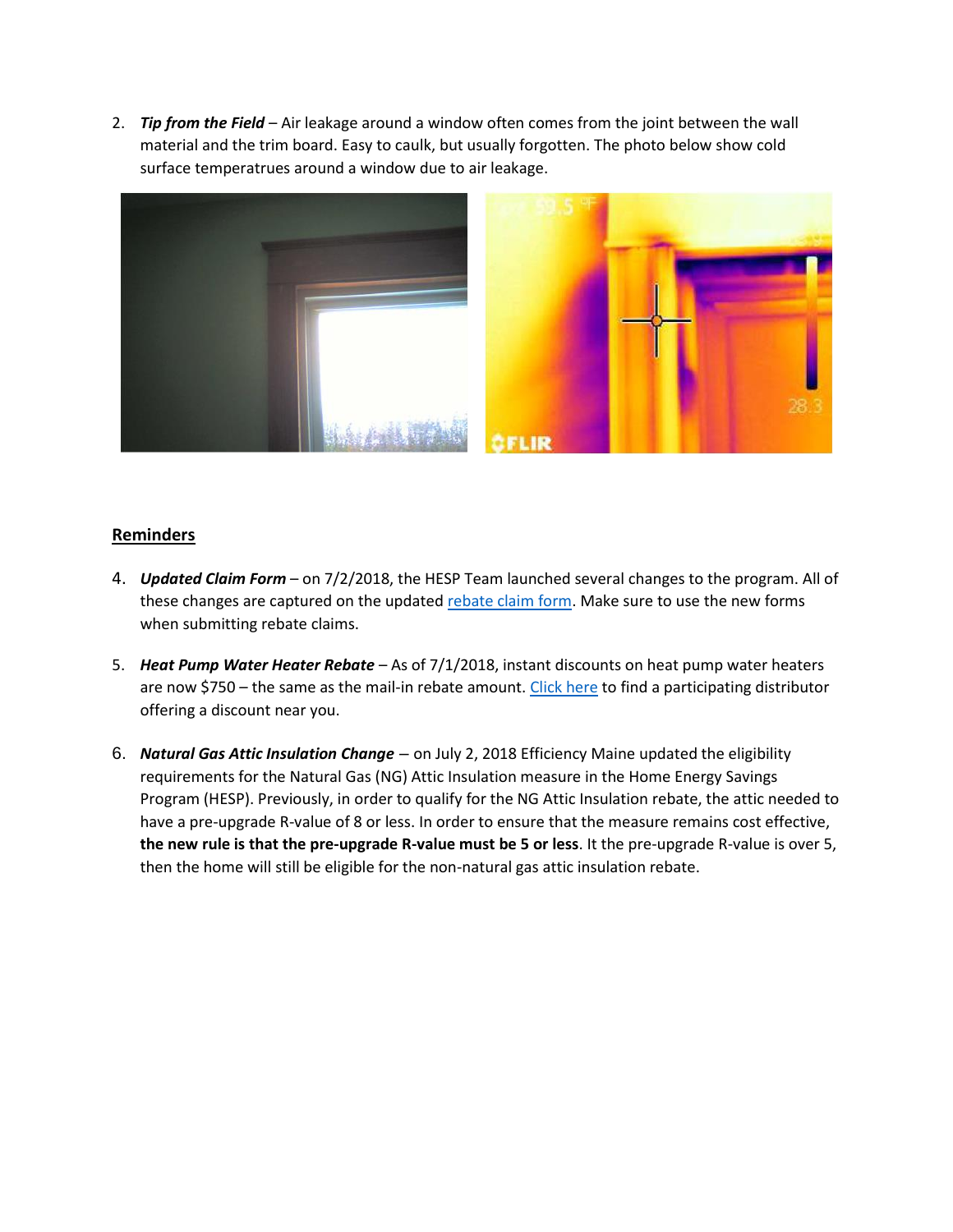# **Home Energy Savings Program (HESP)**

| Year:                 | 2017           | 2017     | 2017           | 2017       | 2017           | 2018           | 2018           | 2018           | 2018     | 2018 | 2018           | 2018 |
|-----------------------|----------------|----------|----------------|------------|----------------|----------------|----------------|----------------|----------|------|----------------|------|
| <b>HESP Rebate</b>    | Aug            | Sep      | Oct            | <b>Nov</b> | <b>Dec</b>     | Jan            | Feb            | Mar            | Apr      | May  | <b>Jun</b>     | Jul  |
| <b>Type</b>           |                |          |                |            |                |                |                |                |          |      |                |      |
| Ductless Heat         | 650            | 476      | 487            | 531        | 417            | 290            | 330            | 229            | 258      | 385  | 523            | 516  |
| Pump                  |                |          |                |            |                |                |                |                |          |      |                |      |
| Boiler                | 62             | 70       | 77             | 89         | 70             | 71             | 118            | 66             | 68       | 100  | 80             | 96   |
| Air Sealing           | 80             | 54       | 68             | 120        | 79             | 99             | 154            | 99             | 85       | 86   | 73             | 81   |
| Attic Insulation      | 50             | 32       | 53             | 83         | 53             | 69             | 98             | 67             | 54       | 47   | 6              | 52   |
| <b>Basement</b>       | 24             | 23       | 29             | 48         | 29             | 35             | 62             | 34             | 40       | 25   | 5              | 32   |
| Insulation            |                |          |                |            |                |                |                |                |          |      |                |      |
| Furnace               | 13             | 8        | 23             | 18         | 23             | 38             | 26             | 15             | 22       | 23   | 15             | 16   |
| Wall Insulation       | 15             | 5        | 15             | 26         | 16             | 14             | 23             | 20             | 12       | 5    | 3              | 13   |
| Pellet Boiler         | $\mathbf{1}$   | 3        | 13             | 14         | 5              | $\overline{2}$ | $\overline{7}$ | $\overline{2}$ | 3        | 3    | 1              | 1    |
| Pellet Stove          | $\overline{2}$ | 3        | 5              | 8          | 5              | 7              | 18             | $\overline{7}$ | 6        | 9    | 4              | 7    |
| Wood Stove            | 0              | $\Omega$ | $\overline{2}$ | 1          | $\overline{2}$ | 1              | 2              | $\Omega$       | 2        | 3    | $\overline{2}$ | 5    |
| Geothermal HP         | $\mathfrak{p}$ | $\Omega$ | $\mathbf{0}$   | 5          | 1              | 4              | 1              | 1              | $\Omega$ | 1    | $\mathcal{P}$  | 1    |
| <b>Total Measures</b> | 899            | 674      | 772            | 943        | 700            | 630            | 839            | 540            | 550      | 687  | 714            | 820  |
| <b>Installed</b>      |                |          |                |            |                |                |                |                |          |      |                |      |

#### HESP Rebates – Last 12 Months

#### HESP Rebates – Last 12 Months



## HESP Year-Over-Year Comparison

(July 1 – July 31; EXCLUDED 2nd zone mini-split and whole house heat pumps)

| #              | <b>HESP Rebate Type</b>         | <b>FYTD</b> | <b>FYTD</b> | <b>FYTD</b>    | <b>FYTD</b>  | <b>FYTD</b> |
|----------------|---------------------------------|-------------|-------------|----------------|--------------|-------------|
|                |                                 | 15          | 16          | 17             | 18           | 19          |
| 1              | Ductless Heat Pump              | 811         | 507         | 351            | 496          | 516         |
| $\overline{2}$ | Air Sealing                     | 158         | 113         | 52             | 64           | 81          |
| 3              | <b>Boiler</b>                   | 43          | 46          | 37             | 43           | 96          |
| 4              | <b>Attic Insulation</b>         | 72          | 66          | 41             | 47           | 52          |
| 5              | <b>Basement Insulation</b>      | 78          | 37          | 21             | 20           | 32          |
| 6              | Furnace                         | 4           | 19          | 8              | 13           | 16          |
| 7              | <b>Wall Insulation</b>          | 9           | 17          | 17             | 12           | 13          |
| 8              | Pellet Boiler                   | 33          | 7           | 3              | 1            | 1           |
| 9              | <b>Pellet Stove</b>             | 3           | 4           | $\overline{2}$ | $\mathbf{1}$ | 7           |
| 10             | Geothermal HP                   | 7           | 5           | 0              | $\mathbf{1}$ | 1           |
| 11             | Wood Stove                      | 1           | 1           | 1              | $\Omega$     | 5           |
|                | <b>Total Measures Installed</b> | 1,219       | 822         | 533            | 698          | 820         |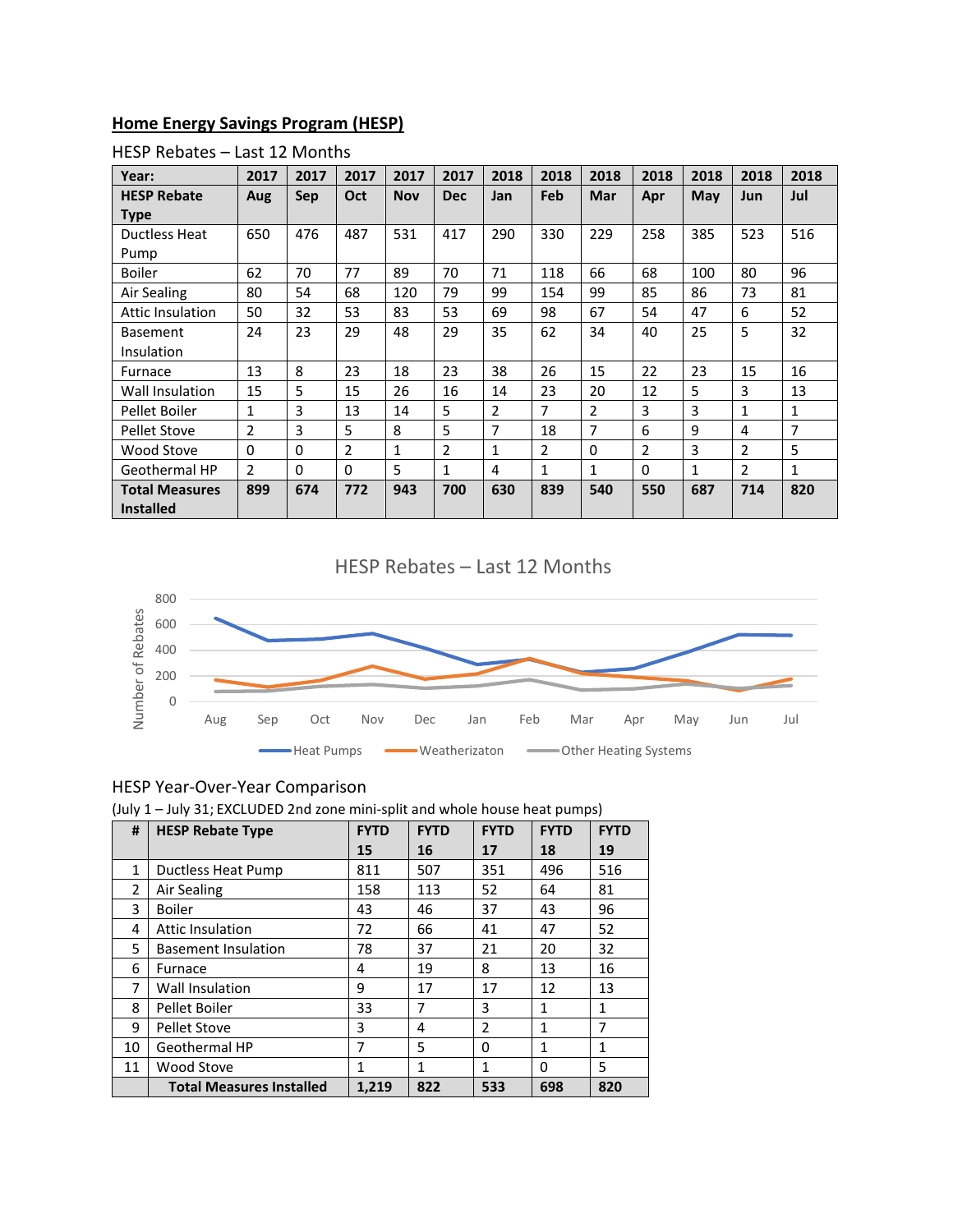## **Affordable Heat Initiative (AHI)**

#### AHI Rebates – Last 12 Months

| Year:                         | 2017 | 2017 | 2017           | 2017       | 2017          | 2017           | 2018 | 2018          | 2018 | 2018 | 2018     | 2018 |
|-------------------------------|------|------|----------------|------------|---------------|----------------|------|---------------|------|------|----------|------|
| <b>AHI Rebate Type</b>        | Aug  | Sep  | Oct            | <b>Nov</b> | <b>Dec</b>    | Jan            | Feb  | Mar           | Apr  | May  | Jun      | Jul  |
| Upgrade Bundle                | 236  | 121  | 40             | 52         | 30            | 34             | 30   | 33            | 44   | 210  | 179      | 136  |
| Attic Insulation              | 11   | 5    | $\overline{2}$ | 5          | $\mathfrak z$ | $\overline{4}$ | 7    | ⇁             | 5    | 5    | 5        | 8    |
| Wall Insulation               | 4    | 5    | $\Omega$       | 0          | 1             | $\Omega$       | 1    | $\mathfrak z$ |      | 1    | $\Omega$ | 1    |
| <b>Basement</b><br>Insulation | 5    | 4    | 3              | 1          | ⇁             | $\overline{2}$ | 6    | 3             | 1    | 5    | 2        | 2    |
| Ductless Heat<br>Pumps        | 203  | 124  | $\overline{2}$ | 0          | 0             | 0              | 0    | $\Omega$      | 5    | 109  | 151      | 140  |
| <b>Total AHI Activity</b>     | 459  | 259  | 47             | 58         | 40            | 40             | 44   | 45            | 56   | 330  | 337      | 287  |





# **Home Energy Loans**